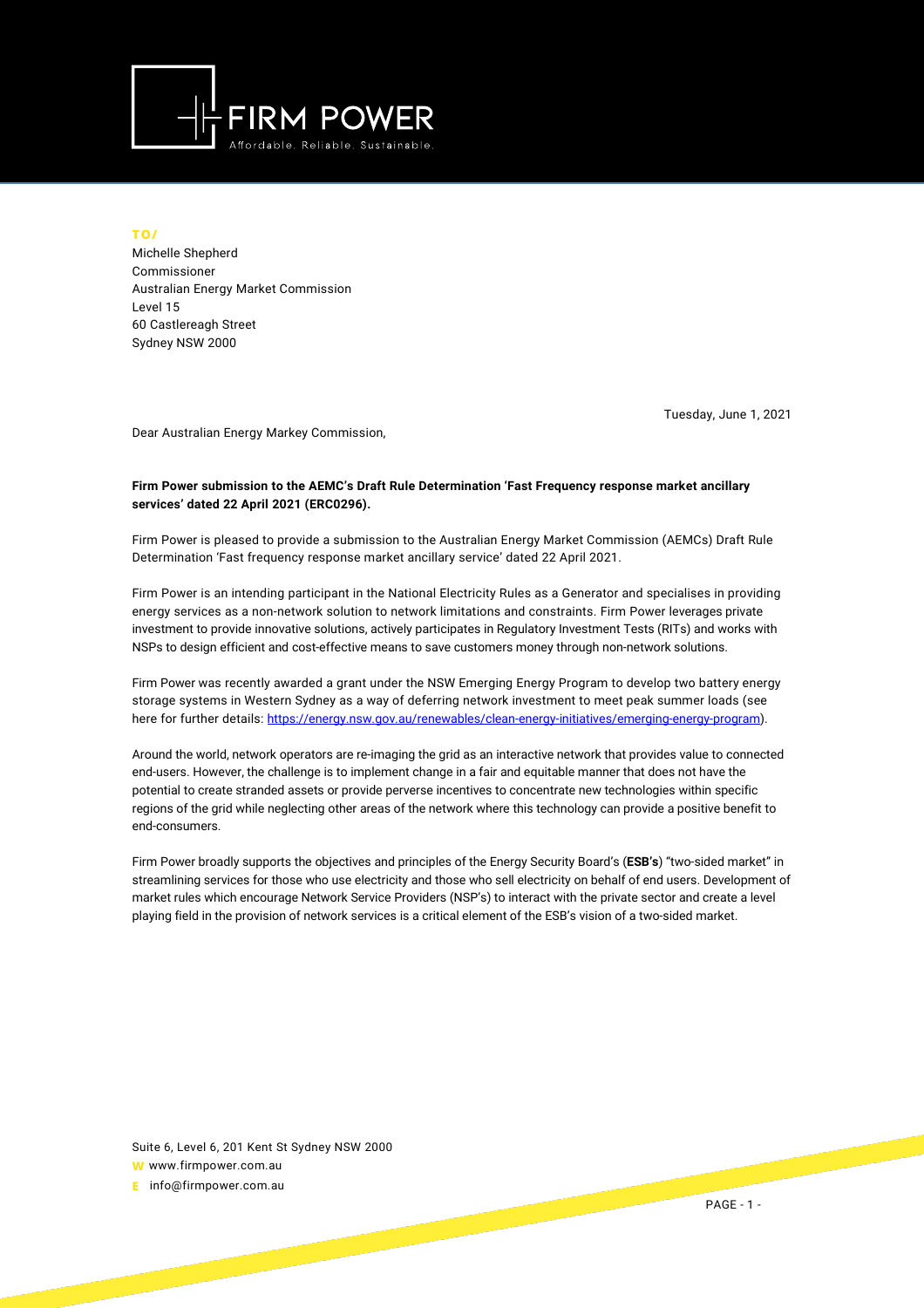Firm Power is supportive of the AEMC's role in advancing the National Electricity Rules and updating the framework and aligning incentives to support productive efficiency in the provision of fast frequency response market ancillary services. We believe the proposed rule change will foster innovation in faster responding technologies and deliver lower costs for consumers with flow on effects to system reliability and security.

Firm Power seeks to highlight the following key considerations of the Draft Rule:

- 1. In terms of development options Firm Power is supportive of Option 1.
- 2. We believe that faster response by a generator and load under 6 seconds should be rewarded by a premium, and a scalar multiplier would be a suitable mechanism.
- 3. We believe that any modification to the FCAS framework for FFR should be future proofed and encourage some form of speed parameterisation when responses are offered faster than 1 second.
- 4. We would encourage development of a hedging and derivative market to support FCAS modifications.
- 5. We would encourage the timetable for FFR commencement to be accelerated in the interests of system security.

As a BESS project developer and provider of grid flexibility services, we thank you for the opportunity to provide a submission to the AEMC's Draft Rule Determination.

If you have any questions in relation to this submission please don't hesitate to contact Marcus Keller at [marcus@firmpower.com.au.](mailto:marcus@firmpower.com.au) 

Your sincerely,

Chris Wilson Director, Firm Power Email: [chris@firmpower.com.au](mailto:chris@firmpower.com.au)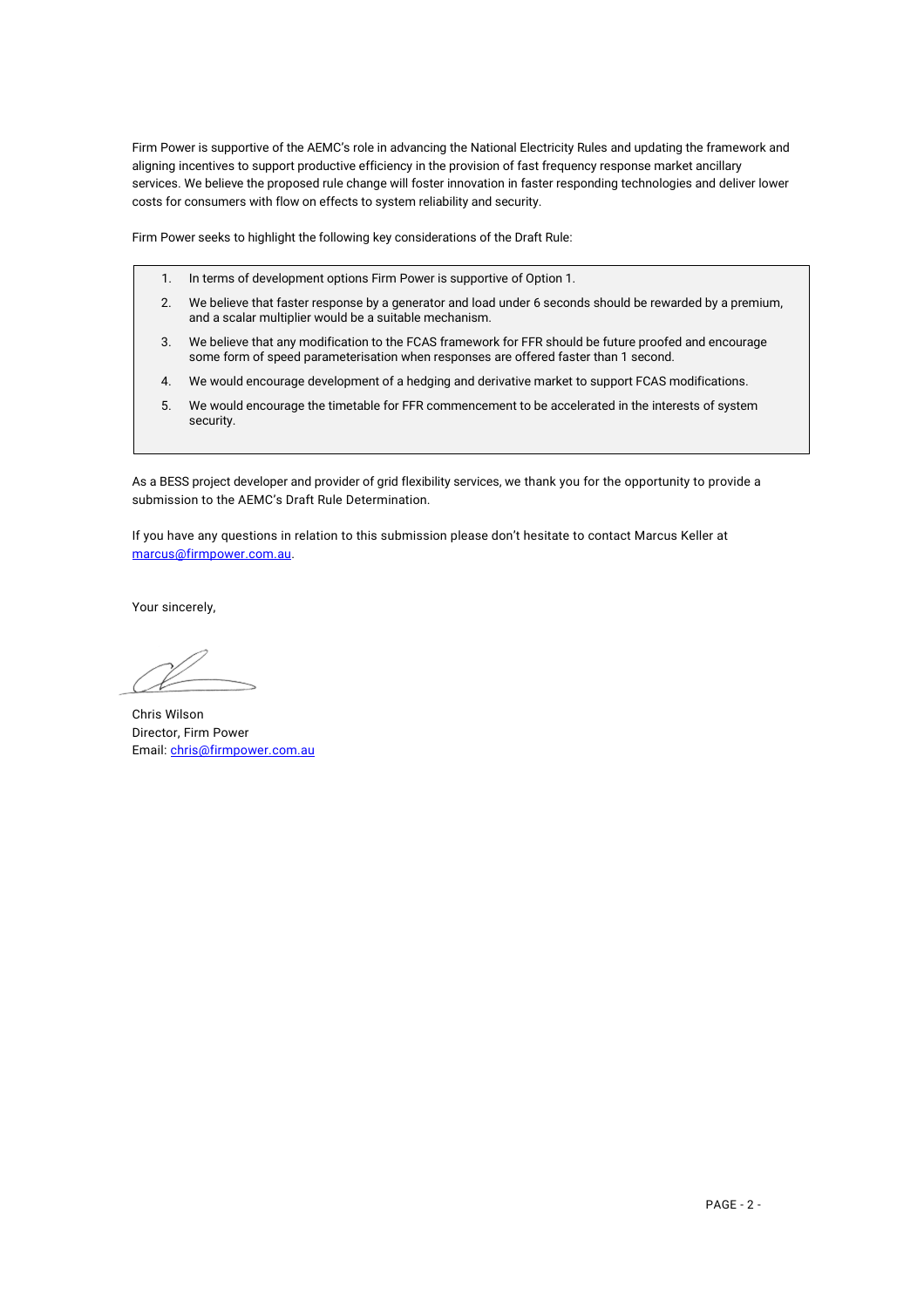## **1. Development Options for Fast Frequency Response services in the NEM**

Firm Power is supportive of a spot market for the provision of FFR.

Firm Power is supportive of Option 1, and we would encourage consideration of four markets not just 2:

**Tier 1:** Raise and Lower (150ms to 500ms) **Tier 2:** Raise and Lower (501ms to 6 seconds)

Firm Power is supportive of a scalar multiplier approach to incentivize full responses over shorter periods of time.

# **2. Procurement of FFR**

Firm Power would suggest that procurement of FFR should be based on total required contingency independent of inertia. We recognize it will be challenging to balance procurement of FFR, inertia and primary frequency response (PFR) in a last cost manner whilst optimizing system strength and reliability.

We would support a two tier FFR approach:

- Tier 1: Would reward participants able to offer a fast response requirement of 150ms to 500ms, and
- Tier 2: Would reward participants able to offer a fast response requirement of 501ms to 2 seconds with the response to be maintained until the next 6 second FCAS market response.
- Tier 1 proponents could carry through Tier 2 but only obtain one clip of the ticket i.e. would not be able to double dip.
- This would reward proponents who seek to invest in the necessary equipment and communications pathways to secure either Tier 1 or 2 response capability.

#### **3. Cost allocation considerations.**

Firm Power is supportive of the allocation of FFR costs to be weighted based on the degree to which a participant causes the need for FFR. This is aligned with the existing cost allocation methodology with FCAS; raise contingency services being allocated to market generators and lower contingency services being allocated to market customers.

## **4. Revenue certainty for required investments in FFR technology**

Firm Power would support the introduction of a hedging and derivative market to provide the necessary price signals for new investment in FFR technology. The net present value of FCAS revenues continues to be heavily discounted by investors who continue to perceive this income stream as highly volatile, diminishing in value over the long term and potentially compromised by market redesign and Government intervention.

The ex ante energy markets of the I-SEM market in Ireland and Northern Ireland provide project proponents with hedging facilities against price fluctuations months to years in advance of energy delivery. Firm Power would encourage development of a Capacity Market and/or Forwards Market to facilitate establishment, trade and settlement of Contract-for-Difference derivatives and capacity payments well in advance of the actual trading day.

Introduction of a hedging and derivative market would also increase the attractiveness of bi-lateral contracts between Variable Renewable Energy (VRE) project proponents and developers of stand-alone battery energy storage (BESS) projects. BESS projects will be able to operate in a manner which provides a synthetic hedge for VRE projects by providing a FFR service which compensates the VRE project for its FFR obligations as a low inertia generator.

## **5. Timing of FFR market transitional arrangements**

Firm Power believes that given the recent events with Callide which caused system frequency to dip to 48.55Hz, that implementation and commencement of an FFR market should be fast tracked by AEMO. We would query whether work streams such as the following could be undertaken in parallel to accelerate the timetable: